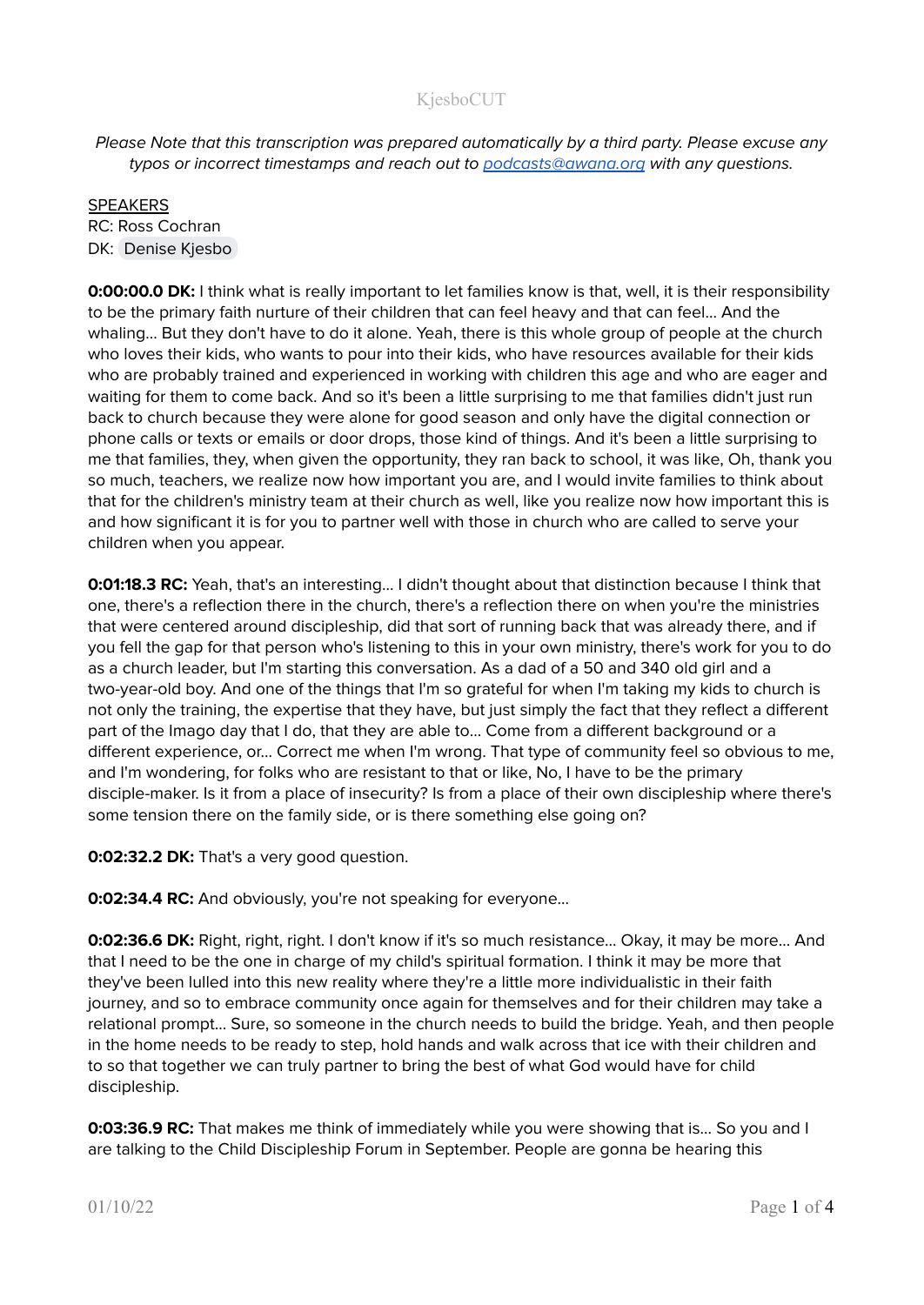conversation later in the year, but my daughter just started kindergarten. And I had several people come up and ask me like, "Hey, are you okay to... How did that go?" And it was not emotional for me in slightest, other than just celebrating the joy, because one, it was, "Okay, this is the thing my daughter's supposed to do", I see how he thrives in it, she loves school, she's so much like a mom, thank the Lord. But it felt like she was going home, it felt like a really valuable place for her, and when I think about that joy that I saw, I find it convicting to realize that I myself as a guy who works for Awana and talk about children, him every single week was lulled into a piece of comfort and that I had to do it alone because of the context of the pandemic, and I think what I hope her folks to hear is, you've already done this, you've already experienced what it's like to send your kid back to some community, the most fruitful place you can send your kid back notes though, is in the context of the church. One of the things that I think you are particularly able to speak to is in this area of families, but in the areas of families who are being introduced to the church via their kids, this community... A lot of folks who are connected to a war stories, time after time after time of their kid got in better on it and bring a Friend Night and the whole family came to know the Lord through the discipleship, but that child we do... We love stories like that. When you look at what the church is coming into, what families are coming into in the sort of post-covid world, neither you or I epidemiologist, but we'll call it a post-coming world for sake of conversation, how would you articulate the opportunity for families in this environment to, as you said, step across that bridge?

**0:05:41.0 DK:** Yeah, well, I think there's an invitation for families to reset as they begin to re-enter the various areas to think it through, well, and just decide, where do we wanna spend our time and energy? Because if we don't do it intentionally, pretty soon, our schedules will be completely full up and we will say, there's no more energy and no more time. Yeah, so to take a thoughtful pause and ask the question, Where do we want to invest, where is the most fruitful place for us to invest, what kinds of limits do we want to put on the activities we're involved in so that we don't pursue the good, but miss the best. And I think that can happen so often, we pursue the good, it's not as if all these other things aren't good, it's just we're missing the best, if we simply fill our calendars with the goods, so I would encourage families to pause, think through, talk with the other adults in the home or the grandparents, or those who are wise counsel for you, talk with your children and determine together where you're going to invest in this next season as you re-enter 'cause we're giving a reset right now… Yeah, and pretty soon, it's just gonna all be snowballing unless we take a thoughtful reset and then enter and put limits and parameters on what we will and won't do so that we can pursue the best... Yeah.

**0:07:07.9 RC:** Something that makes me think of... So folks who listen to podcast now, I'll pick up a fan of yours, I am, but I first became introduced to your work because I saw you in the resilient documentary, which I'll just go ahead and link to in the show notes of wherever you're listening, and you said something that it resonated so much, but you put words to this feeling of part of the reason why child is opposed can sometimes get overlooked is because we have this misconception of sort of treating kids like they have a junior version of the Holy Spirit, and I've used that language so much, Deb, I love to talk about how kids don't have a junior, how anti-biblical that idea is, and yet we live it out so much... When I'm thinking about with my 50 hearer old daughter, but for any job, how do parents bring their kids to the table for that conversation because there's this temptation to be like, No, we go to church or not. You're gonna be a football player. And everything in between, what does it look like to honor them... With the full embodiment of the Holy Spirit that's within them.

**0:08:12.8 DK:** Well, I think it looks like having a conversation with them rather than making pronouncements, I think it involves listening rather than telling, and I think it involves agreeing together about what is important in the life of that child, and it's appropriate for the parents in the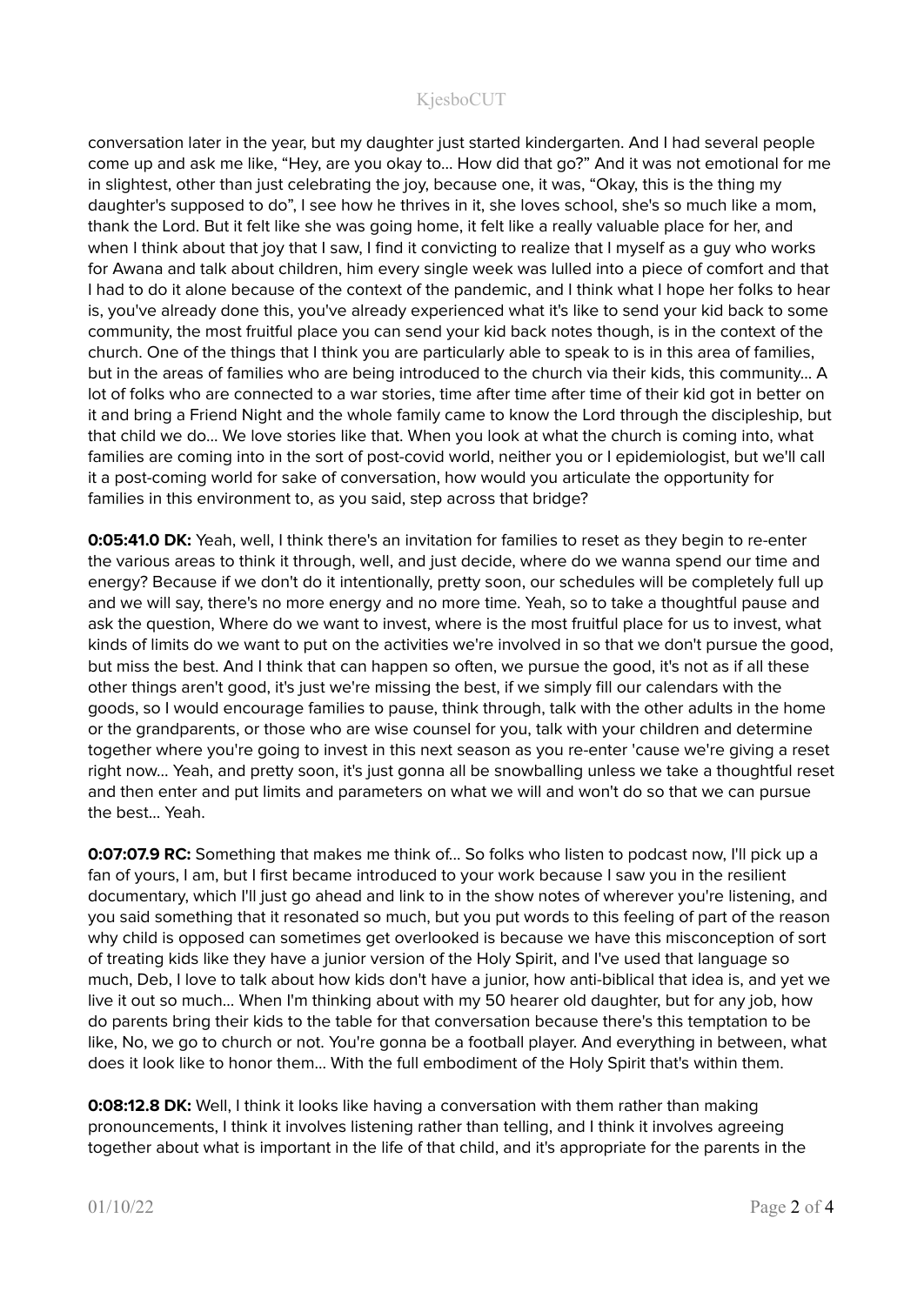home or the grandparents, the guardians, faith friends, whoever is leading that child spiritually, to have a conversation and say, this is the most important thing in our life. Our faith journey is the most important thing, so how can our schedule then reflect that, and what would you like to be involved in that would allow you to express some of your interest in your joys, and also allow you hopefully to experience the joy of growing in your faith journey as well. Yeah, so I think it's listening, it's having conversations, it's taken a breath. I'm not signing up for everything that comes across the table, but really maybe one thing, season and determining what that is, and then the pressures are so strong to pack our children schedule so full, and unless we're intentional about saying, we really think it's important for our children to be engaged in the children's ministry of the church or in a mid-week program, if that's a part of your church or in serving in our community, we have to make space for those things, and that really lands on the parents to help the children do that.

**0:09:41.6 RC:** Yeah, and taking a bet to do that and taking a beat before there's so much conversation or our... Like, can we get back to normal? And the thing I always wanted to say that that is, I don't feel like normal was that good?

**0:09:52.0 DK:** Yeah, yeah, I hope we never returned to that normal, that was a frenetic pace that exhausted people... Yeah, but I would hope and pray that instead the new normal invites a more sustainable rhythm, a more priority-centered decision-making process, a more child-friendly and child-focused in a healthy wage-focused process that allows the child to her to speak to influence at the age appropriate level, of course, I mean, you're not asking two-year-olds the same things you're asking 12-year-olds... Right, it's age level appropriate.

**0:10:36.2 RC:** But there's a mean... For example, my son, who's two right now, asks me to pray like every 45 seconds, and it brings such a join in my wife and I, because clearly he has latched on to something about this moment matters from even before I used to... Whenever he heard someone say the name of Jesus, he would hold his hands out on... It was a sensitive spiritual sensitivity, but what I loved about that was it allowed me to meet him where is that I actually do the thing with him, keep my part shorter than if I was praying with my daughter or my wife, but the ability to already engage in at work feels so enriching. And the thing that I think about for you is the folks who didn't get the chance to see you at the child assets form, one is great presentation, but also you talked a lot about your own family and the sort of the non-delicate way to phrase this is you've done the thing? You were discipled, you are resilient disciple, you've raised Brazilian disciples who are now raising resilient disciples. Can you speak to... 'cause I'm thinking about that younger age group, particularly with grandparents or the legacy of faith conversation, I feel like is there's a conversation to how important that is, and not necessarily a conversation about how that actually happens as personal… You wanna get, how did you and your husband navigate that with your own kids, your grandkids, because I think folks need to understand that just because your child's grown up doesn't mean that your work there is done in discipleship and the tremendous, an unique opportunity that grandparents have to speak into the life of their grandchildren.

**0:12:27.8 DK:** Yeah, absolutely, I think grand parenting ministry is the new frontier and Family Ministry, and Fowler and his group of legacy coalition are doing amazing things. They are inviting people to be intentional Christian grandparents and talking through what that looks like on a regular basis. So I would highly recommend that people check out Larry Fellers, legacy coalition, you're doing great stuff, like Larry was a part of Alana for 30 years or more in that, and now it's really investing the rest of his life in developing intentional Christian grandparents, so grand parenting is a place of great joy. And I think there's a different kind of space in rhythm to invest in the lives of the child, the grandchild, then there was when we were raising our children. And it's just a different